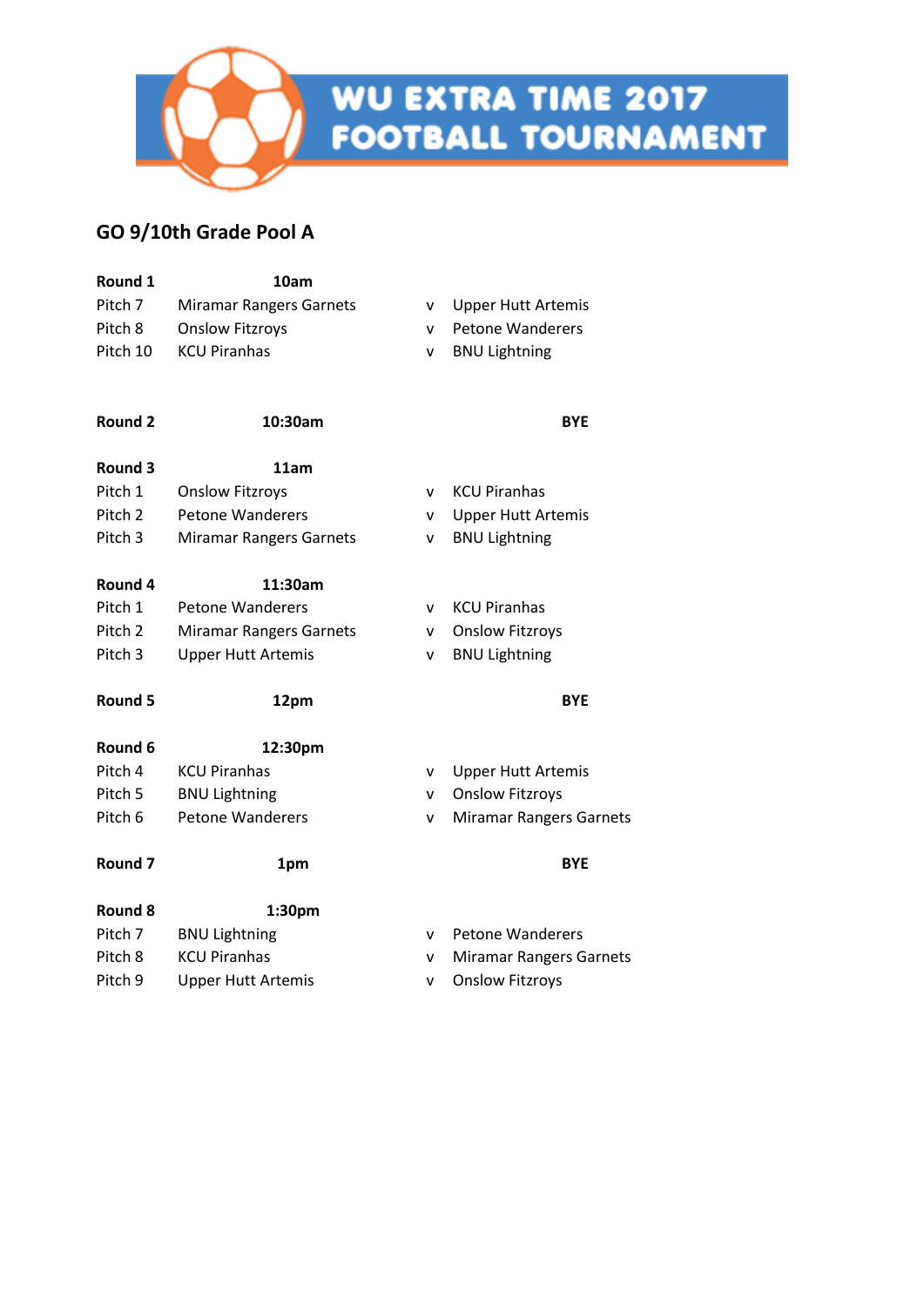

#### **GO 9/10th Grade Pool B**

| Round 1            | 10am                          |   | <b>BYE</b>                    |
|--------------------|-------------------------------|---|-------------------------------|
| Round 2            | 10:30am                       |   |                               |
| Pitch 7            | <b>WU Frenzy</b>              | v | <b>Upper Hutt Bia Kratos</b>  |
| Pitch 8            | <b>BNU Snowflakes</b>         | v | Petone White                  |
| Pitch 10           | <b>Miramar Rangers Pearls</b> | v | <b>KCU</b> warriors           |
| Round 3            | 11am                          |   |                               |
| Pitch 6            | <b>BNU Snowflakes</b>         | v | <b>Miramar Rangers Pearls</b> |
| Pitch 7            | Petone White                  | v | <b>Upper Hutt Bia Kratos</b>  |
| Pitch 8            | <b>WU Frenzy</b>              | v | <b>KCU</b> warriors           |
| Round 4            | 11:30am                       |   | <b>BYE</b>                    |
| Round 5            | 12pm                          |   |                               |
| Pitch 1            | Petone White                  | v | <b>Miramar Rangers Pearls</b> |
| Pitch <sub>2</sub> | <b>WU Frenzy</b>              | v | <b>BNU Snowflakes</b>         |
| Pitch 3            | <b>Upper Hutt Bia Kratos</b>  | v | <b>KCU</b> warriors           |
| Round 6            | 12:30pm                       |   |                               |
| Pitch 1            | <b>Miramar Rangers Pearls</b> | v | <b>Upper Hutt Bia Kratos</b>  |
| Pitch <sub>2</sub> | <b>KCU</b> warriors           | v | <b>BNU Snowflakes</b>         |
| Pitch <sub>3</sub> | Petone White                  | v | <b>WU Frenzy</b>              |
| Round <sub>7</sub> | 1pm                           |   | <b>BYE</b>                    |
| Round 8            | 1:30pm                        |   |                               |
| Pitch 10           | <b>KCU</b> warriors           | v | Petone White                  |
| Pitch 11           | <b>Upper Hutt Bia Kratos</b>  | v | <b>BNU Snowflakes</b>         |
| Pitch 12           | <b>Miramar Rangers Pearls</b> | v | <b>WU Frenzy</b>              |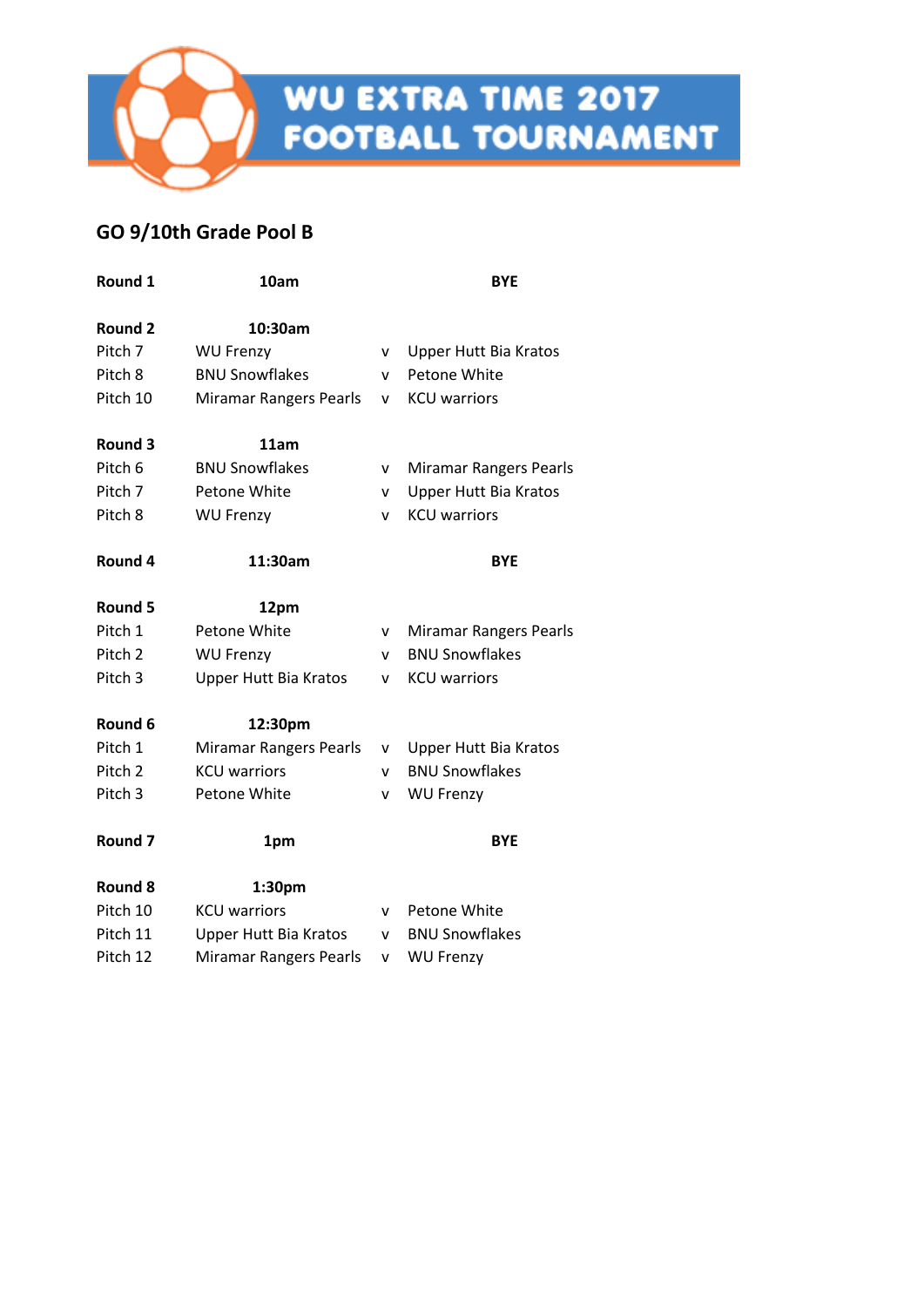**WU EXTRA TIME 2017<br>FOOTBALL TOURNAMENT** 

### **GO 11/12th Grade Pool A**

| Round 1            | 10am                             |    |                                  |
|--------------------|----------------------------------|----|----------------------------------|
| Pitch 1            | <b>Miramar Rangers Sapphires</b> | V. | EAFC A                           |
| <b>BYE</b>         | WU Who's Krazy                   | v  | <b>BYE</b>                       |
| Pitch 2            | <b>BNU Red</b>                   | v  | Petone Blue                      |
| Pitch 3            | EAFC <sub>1</sub>                | v  | <b>Tawa Sapphires</b>            |
| Round 2            | 10:30am                          |    |                                  |
| Pitch 1            | WU Who's Krazy                   | v  | <b>BNU Red</b>                   |
| Pitch 2            | EAFC A                           | v  | Petone Blue                      |
| <b>BYE</b>         | <b>Tawa Sapphires</b>            | v  | <b>BYE</b>                       |
| Pitch 3            | Miramar Rangers Sapphires        | v  | EAFC <sub>1</sub>                |
| Round 3            | 11am                             |    | <b>BYE</b>                       |
| Round 4            | 11:30am                          |    |                                  |
| Pitch 4            | <b>Tawa Sapphires</b>            | v  | <b>Miramar Rangers Sapphires</b> |
| <b>BYE</b>         | Petone Blue                      | v  | <b>BYE</b>                       |
| Pitch 5            | <b>BNU Red</b>                   | v  | <b>EAFC A</b>                    |
| Pitch 6            | EAFC <sub>1</sub>                | V  | WU Who's Krazy                   |
| Round 5            | 12pm                             |    |                                  |
| Pitch 4            | Petone Blue                      | v  | EAFC <sub>1</sub>                |
| <b>BYE</b>         | <b>BYE</b>                       | v  | <b>BNU Red</b>                   |
| Pitch 5            | Miramar Rangers Sapphires        | v  | WU Who's Krazy                   |
| Pitch 6            | <b>Tawa Sapphires</b>            | v  | <b>EAFC A</b>                    |
| Round 6            | 12:30pm                          |    | <b>BYE</b>                       |
| Round <sub>7</sub> | 1pm                              |    |                                  |
| Pitch 1            | <b>EAFC A</b>                    | v. | WU Who's Krazy                   |
| Pitch 2            | <b>BNU Red</b>                   | V  | <b>Miramar Rangers Sapphires</b> |
| <b>BYE</b>         | EAFC <sub>1</sub>                | ۷  | <b>BYE</b>                       |
| Pitch 3            | <b>Tawa Sapphires</b>            | v  | Petone Blue                      |
| Round 8            | 1:30pm                           |    |                                  |
| Pitch 1            | <b>BNU Red</b>                   | v  | EAFC <sub>1</sub>                |
| <b>BYE</b>         | <b>BYE</b>                       | v  | <b>EAFC A</b>                    |
| Pitch 2            | <b>Miramar Rangers Sapphires</b> | v  | Petone Blue                      |
| Pitch 3            | WU Who's Krazy                   | v  | <b>Tawa Sapphires</b>            |
| Round 9            | 2pm                              |    | <b>BYE</b>                       |
| Round              |                                  |    |                                  |
| 10                 | 2:30pm                           |    |                                  |
| Pitch 1            | Petone Blue                      | v  | WU Who's Krazy                   |
| <b>BYE</b>         | <b>BYE</b>                       | v  | <b>Miramar Rangers Sapphires</b> |

- Pitch 2 EAFC A v EAFC 1
- Pitch 3 Tawa Sapphires v BNU Red